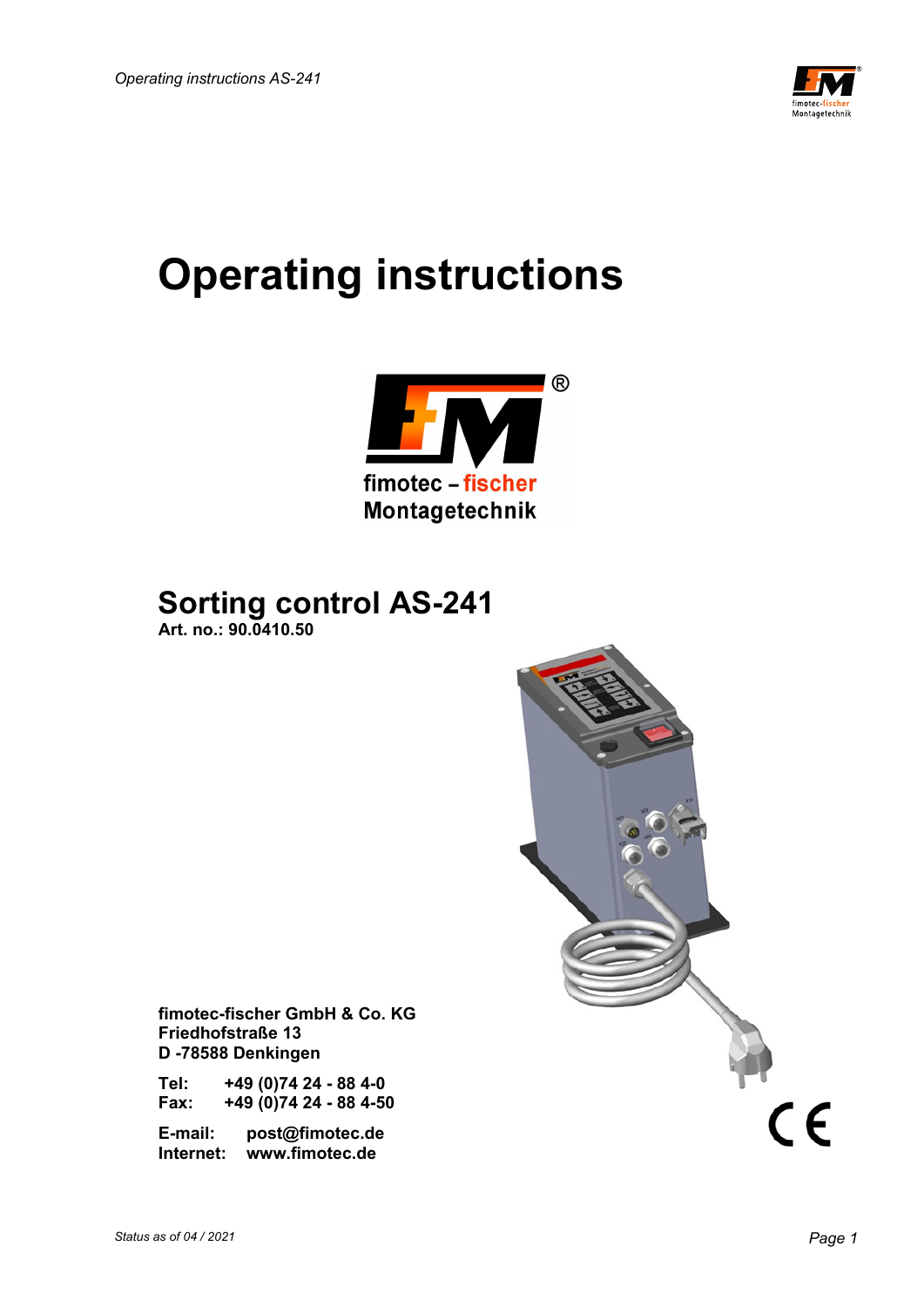

# **1** In your own interest:

 Please read these instructions and keep them in a safe place. Please observe and follow the safety information.

**Contact** 

fimotec-fischer GmbH & Co. KG Friedhofstr. 13 D -78588 Denkingen

| Tel∴    | +49 7424 884 0  |
|---------|-----------------|
| Fax:    | +49 7424 884 50 |
| E-Mail: | post@fimotec.de |
| Web:    | wwwfimotec.de   |

# **Provisos**

**The information and data contained in these documents can be changed without advance notification. Users are obligated to comply with all applicable copyright laws. No part of these documents can be duplicated or transmitted without the express written permission from fimotec-fischer GmbH & Co. KG, independent of how or by what means (electronically or mechanically) this occurs.**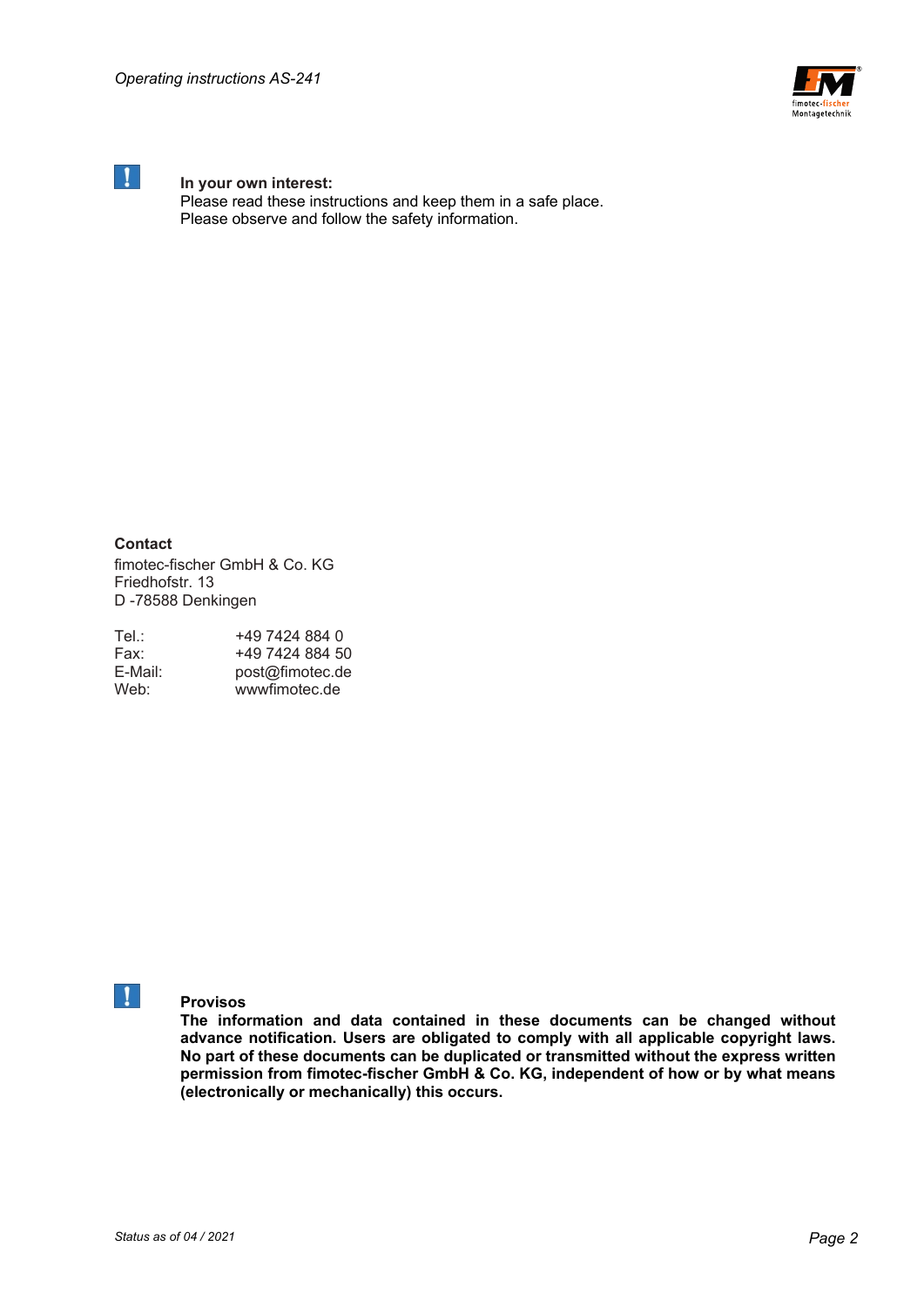

# **Table of contents**

| 1            | <b>General</b>                        |                                                        | 4                       |  |  |
|--------------|---------------------------------------|--------------------------------------------------------|-------------------------|--|--|
|              | 1.1                                   | The product                                            | $\overline{\mathbf{4}}$ |  |  |
|              | 1.2                                   | <b>Guide for these instructions</b>                    | 4                       |  |  |
|              | 1.3                                   | Safety-related information for the user                | $5\phantom{1}$          |  |  |
|              | 1.4                                   | Intended use                                           | 6                       |  |  |
| $\mathbf{2}$ | <b>Application</b>                    |                                                        | 6                       |  |  |
| 3            | Installation                          |                                                        | 7                       |  |  |
|              | 3.1                                   | <b>Overview and dimensions</b>                         | 8                       |  |  |
|              | 3.2                                   | <b>Connections and housing</b>                         | 9                       |  |  |
| 4            | Commissioning                         |                                                        | 10                      |  |  |
|              | 4.1                                   | <b>Control panel</b>                                   | 11                      |  |  |
|              | 4.2                                   | <b>Menu structure</b>                                  | 13                      |  |  |
|              | 4.3                                   | LEVEL 0 - Operating state - Pulse time                 | 14                      |  |  |
|              | 4.4                                   | LEVEL d - Information output (display only)            | 14                      |  |  |
|              | 4.5                                   | <b>LEVEL 1 - Enable input E1</b>                       | 15                      |  |  |
|              | 4.6                                   | LEVEL 2 - Position sensor 1 - E2                       | 15                      |  |  |
|              | 4.7                                   | LEVEL 3 - Position sensor 2 - E2                       | 16                      |  |  |
|              | 4.8                                   | LEVEL 4 - Trigger sensor - E4                          | 16                      |  |  |
|              | 4.9                                   | LEVEL 0. - Logic, vibratory conveyor drive             | 17                      |  |  |
|              | 4.10                                  | Setting up enable/sensor/trigger input                 | 18                      |  |  |
| 5            | <b>Technical data</b>                 |                                                        | 19                      |  |  |
|              | 5.1                                   | Setting values via keypad                              | 19                      |  |  |
| 6            | <b>Error list</b>                     |                                                        | 20                      |  |  |
| 7            | 20<br><b>Maintenance and cleaning</b> |                                                        |                         |  |  |
| 8            | <b>Disposal</b><br>20                 |                                                        |                         |  |  |
| 9            | <b>CE conformity</b><br>21            |                                                        |                         |  |  |
|              | <b>10 Service</b>                     |                                                        | 21                      |  |  |
|              | 10.1                                  | <b>Operator codes</b>                                  | 21                      |  |  |
|              |                                       | 11 Accessories (not included in the scope of delivery) | 22                      |  |  |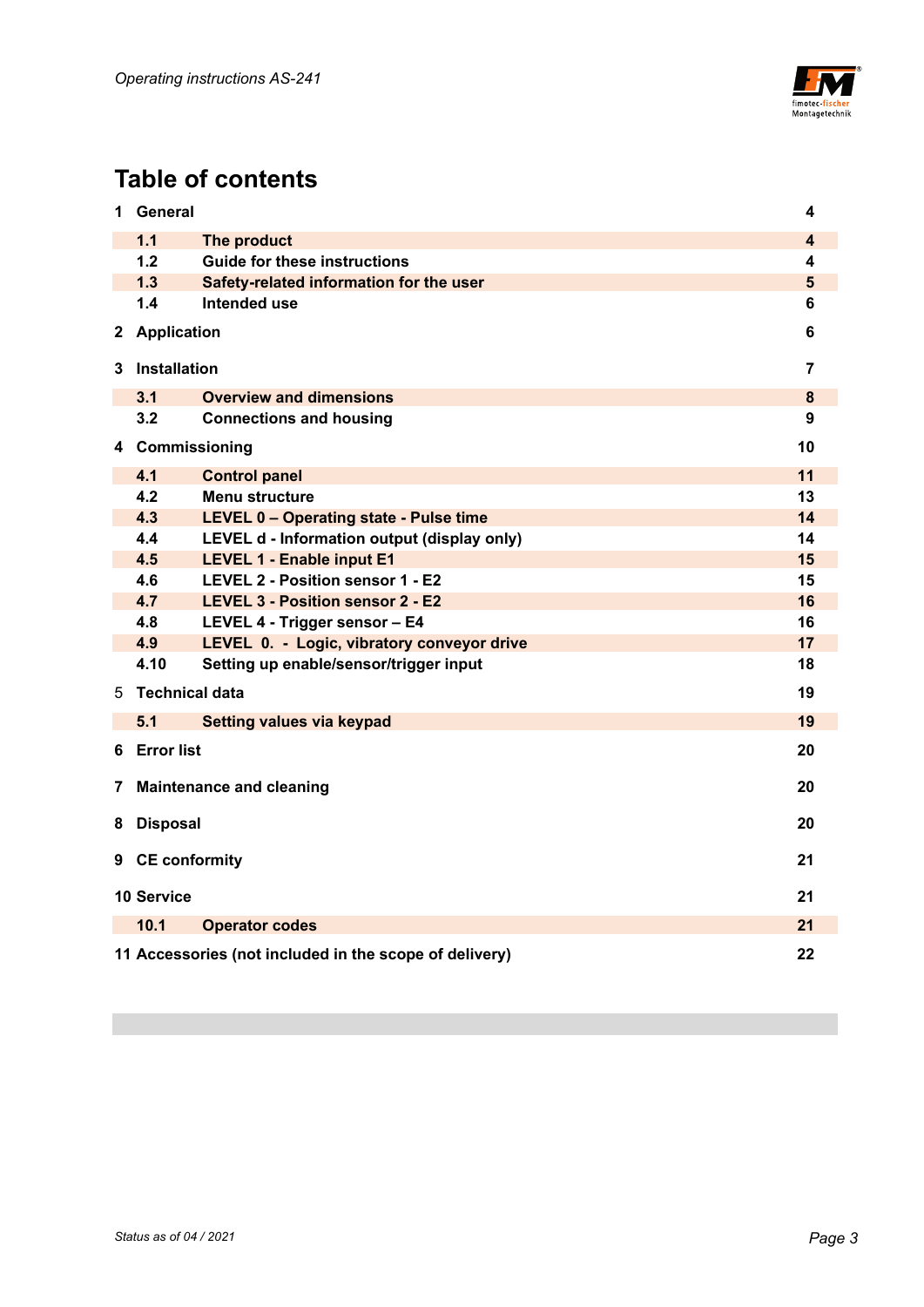

#### **1 General**

In this manual, you will find all important information regarding the mounting, connection, setting and operation of your AS-241 device.

In addition, you will find information as well as important warnings for your safety. Please observe:

Devices of the AS-241 series are specially adapted sorting controls for 24V= loads.

#### **1.1 The product**

- Sorting control for 24V= loads
- Can be used for mains voltages from 95 253 V~ 50 or 60 Hz
- Integrated short-circuit protection for the load output
- Can be used for inductive loads
- Can be controlled via a PLC signal, a sensor or a potential-free contact
- Four control inputs are available

## **1.2 Guide for these instructions**

Used signal words and symbols

| Symbol        | Signal word    | Meaning                                                                |
|---------------|----------------|------------------------------------------------------------------------|
|               | <b>Danger</b>  | Warning of potentially serious to fatal injuries                       |
|               |                | The lightning symbol warns against dangers due to electrical current.  |
|               | Warning        | Warning of potentially minor injuries or potential damage to property  |
|               | <b>Caution</b> | Warning of potential defects / destruction of the device               |
|               | Important note | Here, important information or a tip is given concerning the function. |
| $\frac{1}{1}$ |                |                                                                        |
|               | Important tip  |                                                                        |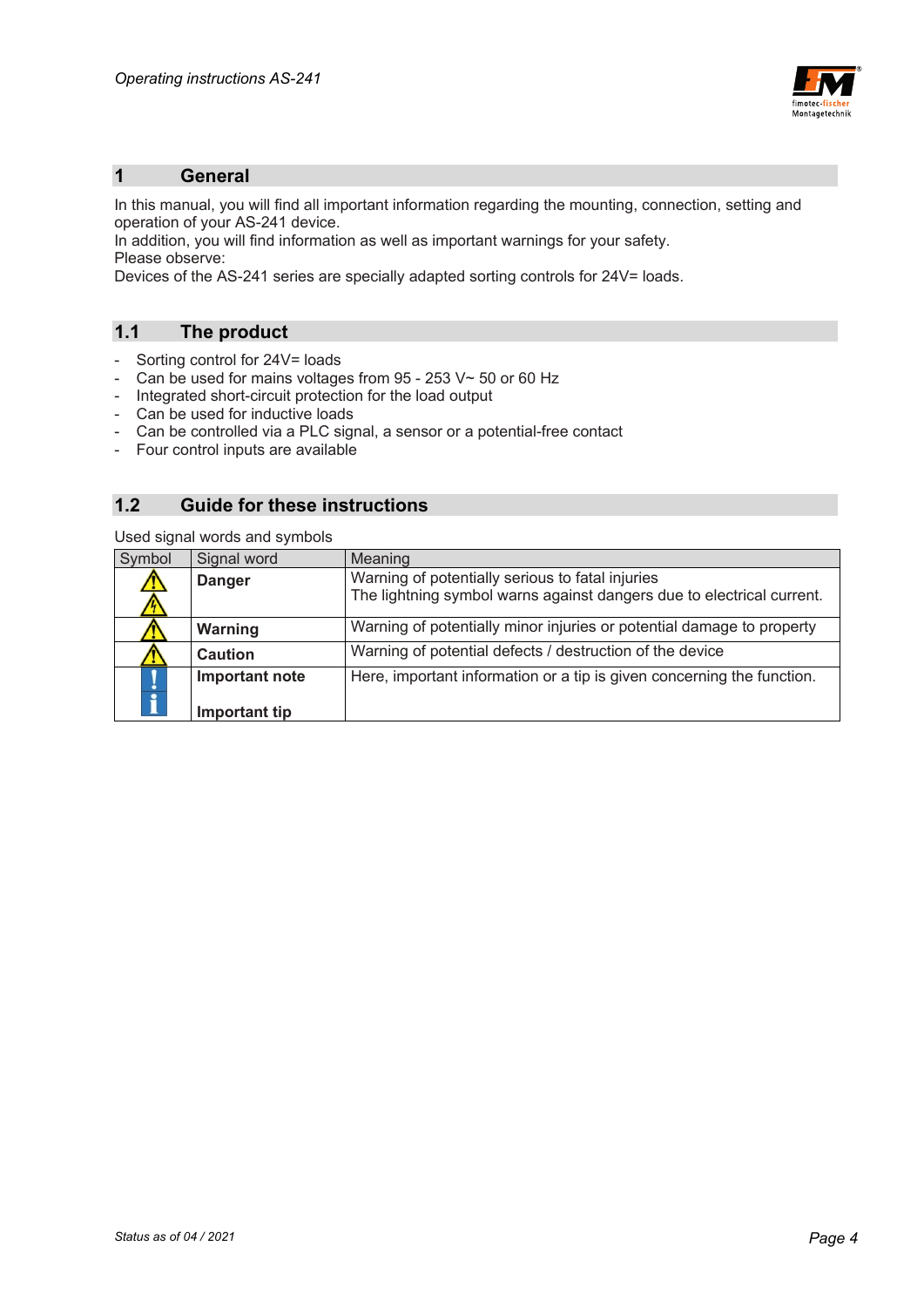

#### **1.3 Safety-related information for the user**

These instructions contain the required information for the intended use of the device described herein. They are directed toward technically qualified personnel.

Qualified personnel are people who have been authorized by persons responsible for the safety of the system to execute the required activities and are able to recognize potential dangers and avoid them based on their training, experience and instruction, as well as their knowledge of relevant standards, regulations, accident prevention regulations and operating conditions (definition of skilled personnel according to IEC 364).



#### **Danger due to electric voltage. Non-observance can lead to death, serious bodily injury or property damage.**

The following safety information is for your protection, the protection of third parties as well as the protection of the device. You should therefore observe it under all circumstances.

- Disconnect the power supply before installation or dismantling work, as well as when changing a fuse or making changes to the setup.
- Observe the valid accident prevention and safety regulations for your specific application.
- Before commissioning, check whether the nominal voltage of the device agrees with the local mains voltage.
- Emergency Stop mechanisms must remain active in all operating modes. Unlocking the Emergency Stop mechanisms must not result in uncontrolled reactivation.
- The electrical connections must be covered.
- Protective conductor connections must be checked for perfect function after installation.

#### **Operating environment**

The device must not come into direct contact with water.

When changing from cold to warm environments, allow the device to temper for a few hours before putting it into operation; otherwise, damage could occur due to condensation water.

Do not install the control device near devices which generate strong electromagnetic fields. The function could be disturbed as a result.

Also avoid environments which are very hot, cold or wet.

#### **Power supply**

- Only connect the device to a grounded mains socket with a mains voltage of 95-253 V~/50 Hz or 95-253 V~/60 Hz.
- If you notice malfunctions, disconnect the device from the mains. Have the device checked by qualified, skilled personnel, and repaired if necessary.

#### **The device**

- For safety and licensing reasons (CE), it is not permitted to convert and/or modify the device without authorization.
- The device meets the valid low-voltage and EMC directive.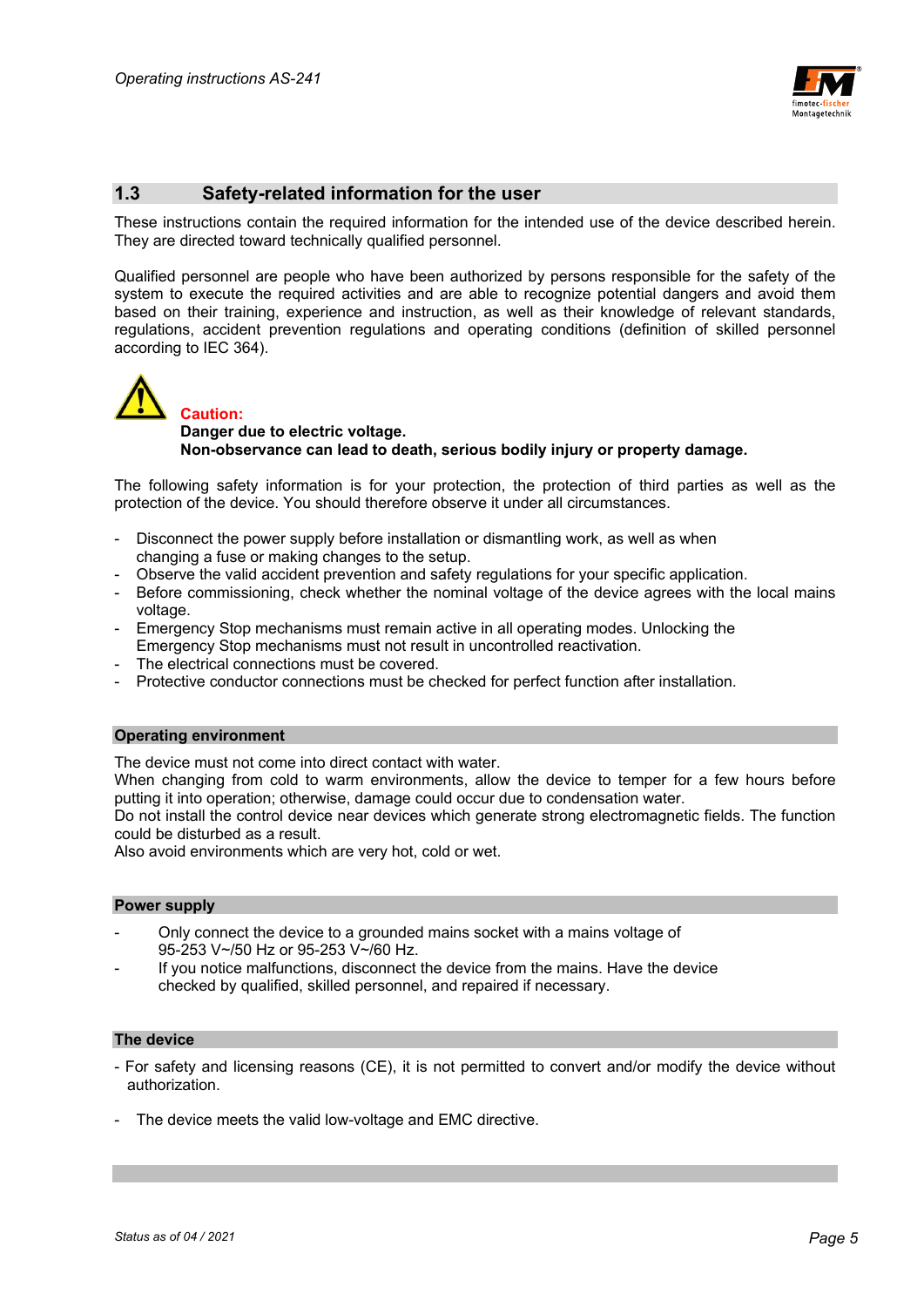

#### **Operation**

- The sorting control only functions correctly when it is correctly installed and operated. In the event of malfunctions or unclear operating states, you should check the device and remedy the malfunction (see "Error list" chapter) or have it remedied.
- To avoid the risk of injury, do not allow uninstructed personnel or other vulnerable/endangered persons to operate the device without supervision.



## **Warning:**

**If the sorting control is switched on, the device plug must never be plugged into or unplugged from the operated load.** 

 **The device could be damaged by doing this.** 

#### **1.4 Intended use**

The device described here is an electrical piece of equipment for use in industrial automation systems and feeding equipment. It is designed to control 24V= loads.

A use other than the one described above is improper and can result in injuries as well as property damage.

(Further information about this topic can be found in the "Safety information" chapter).

#### **2 Application**

The sorting control AS 241 is used for the pulse control of 24V= loads.

The matched control inputs allow the load to be switched on/off in their programmed function. Systems, such as a PLC, initiator, sensors, etc. can be connected to the control inputs.



If the enable input is activated and the position sensors detect parts, the output for the set pulse time is activated with the (positive or negative) trigger edge.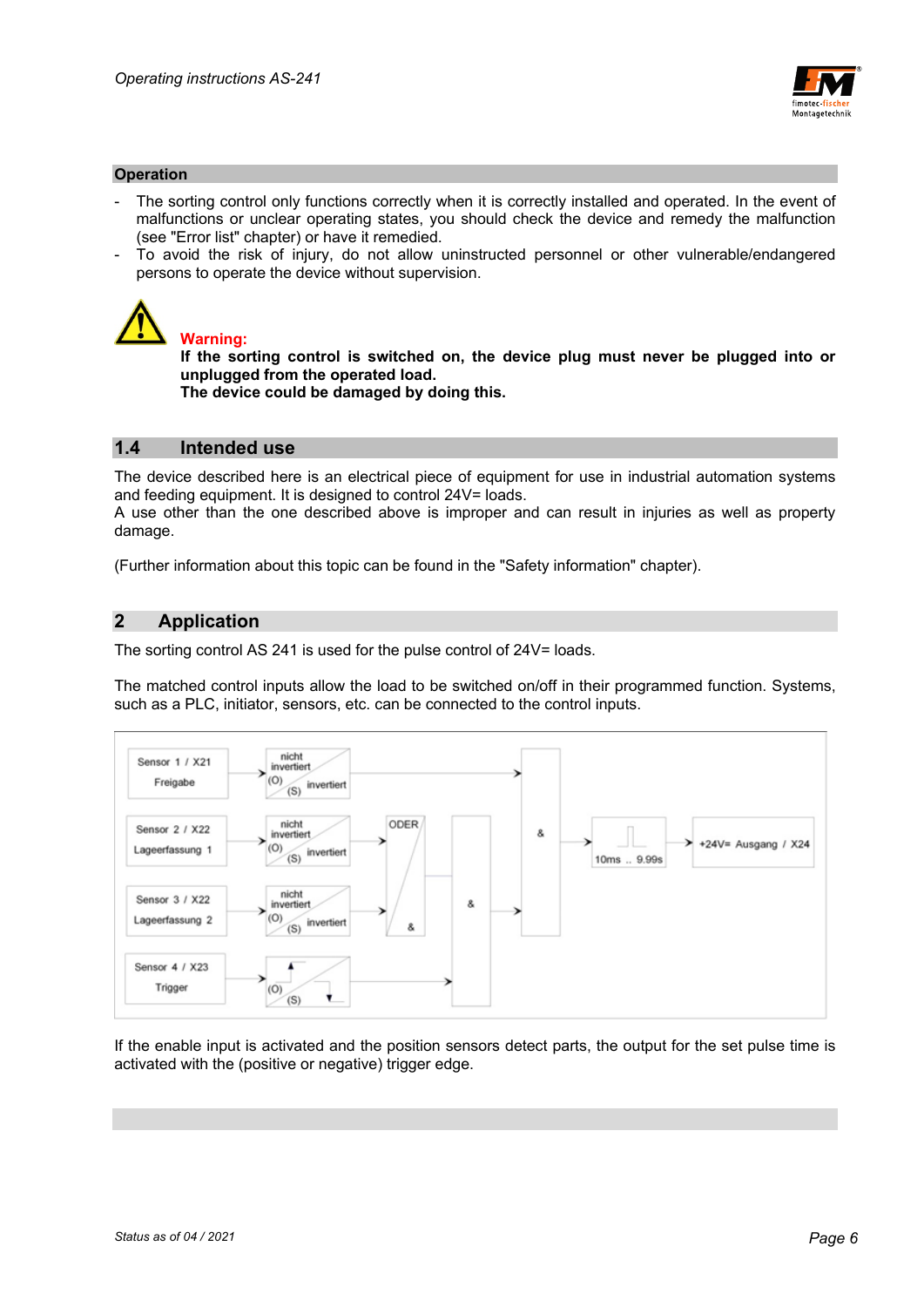

#### **3 Installation**

A bore and elongated hole, externally accessible in the center of the device axis, are available for fastening the device. These are separated from the device interior.



#### **Important note**

 **Fasten to a vibration-free surface.** 



#### **Caution:**

**Please make sure that the ribbon cable and control cable are not pinched against the housing in the interior. Pinching can cause short circuits and the destruction of the device.** 



#### **Warning:**

 **Procedure for high voltage test:** 

- **L and N must be connected with each other.**
- **Test voltage may not be higher than 1000 V AC.**
- **Every device must be tested separately.**

If the above criteria are not complied with, the device could be damaged and the warranty will be void.



#### **Caution:**

The cover of the device is made of plastic. Screwing on the cover with the six countersunk screws must not be done with force, since otherwise there is a risk of the plastic cracking. Screw in screws with a commercially available screwdriver by hand until the screw is flush with the recess and the cover lies on the profile.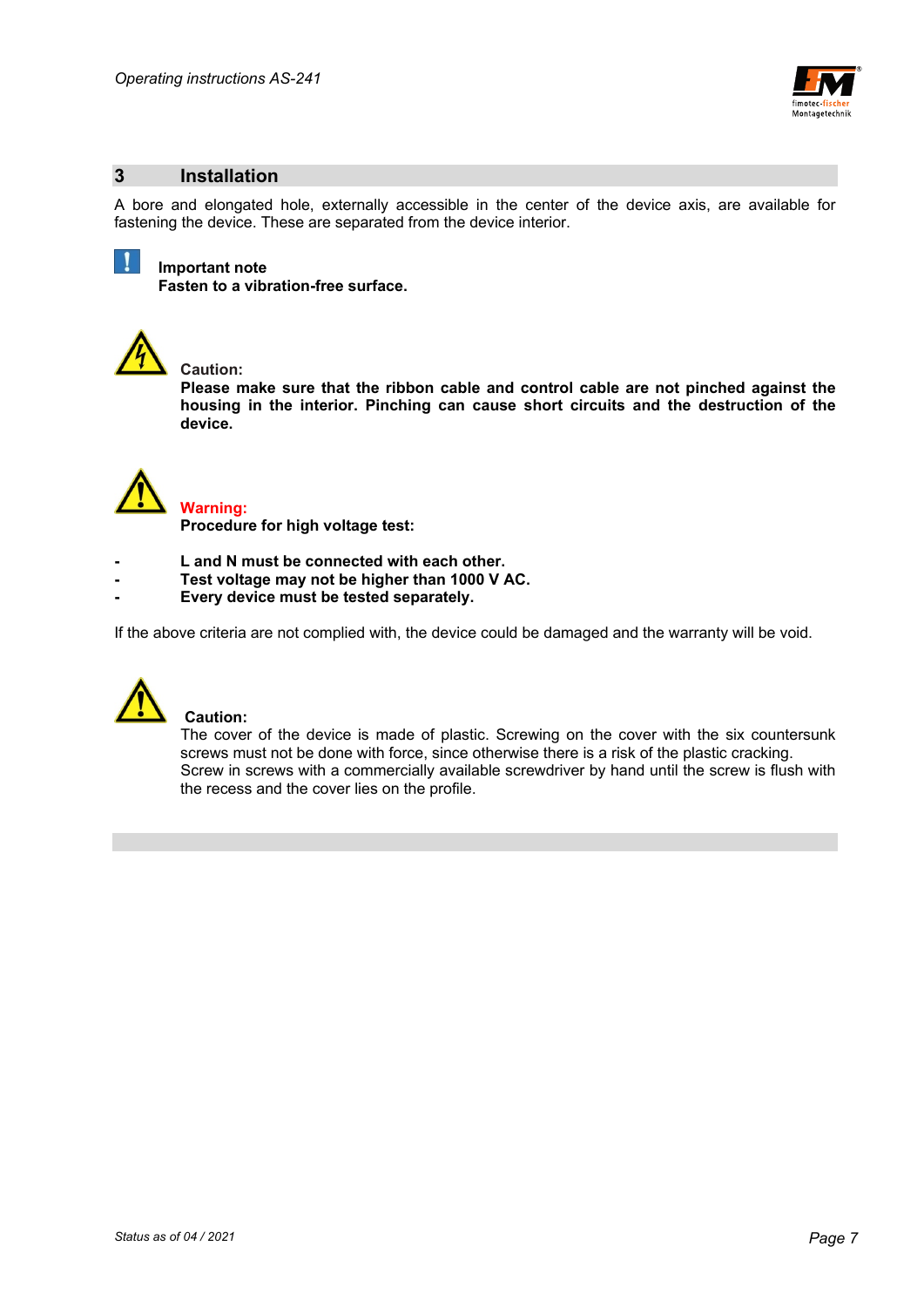

# **3.1 Overview and dimensions**  90 A  $\overline{B}$ C  $84$ D E F G  $\alpha$ 86 100  $0.5, 5$ 50 Fм 237 ¢)  $5,5$

- 
- A Mains fuse<br>B M12 socke B - M12 socket, 4-pin, for connection of trigger (E4) – X23<br>C - M12 plug, 4-pin, for enable input connection (E1) – X21
- C M12 plug, 4-pin, for enable input connection  $(E1) X21$ <br>D M12 socket, 4-pin, for connection of position sensors 1+
- D M12 socket, 4-pin, for connection of position sensors 1+2 (E2+3) X22<br>S M12 socket, 4-pin, for connection of load output (A0) X24
- S M12 socket, 4-pin, for connection of load output  $(A0) X24$ <br>F Mains supply line
- F Mains supply line<br>G Grounding bolt
- Grounding bolt
- I Connection of mains voltage STAKEI2 X10
- L Mains switch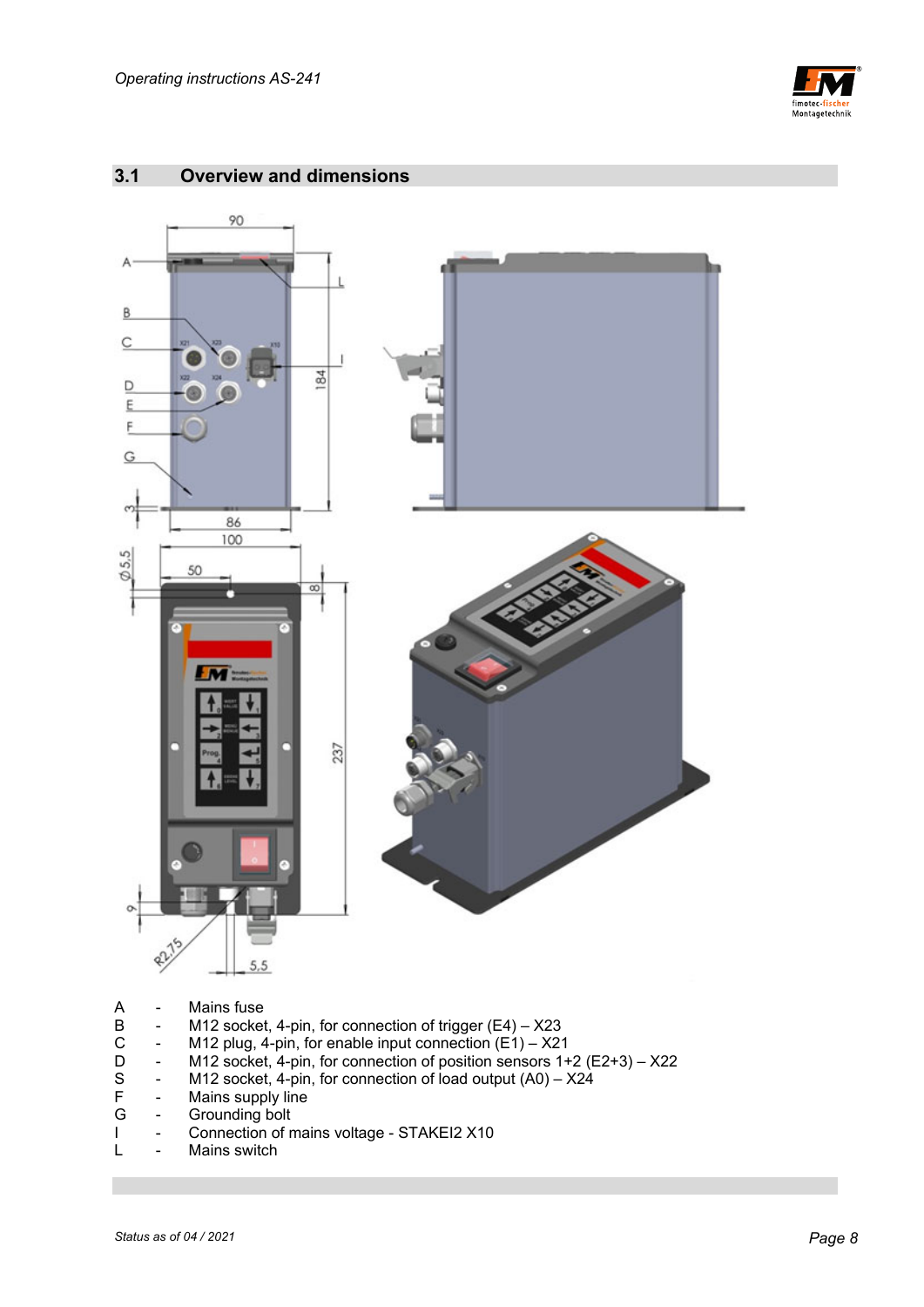

# **3.2 Connections and housing**

| X10 | Mains voltage connection<br>$Pin 1 - L$<br>$Pin 2 - N$<br>PE - Protective conductor                                                                               |
|-----|-------------------------------------------------------------------------------------------------------------------------------------------------------------------|
| X24 | Connection of load output A0<br>Pin 1 - Not Connected<br>Pin 2 - Not Connected<br>Pin 3 - GND<br>Pin 4 - Load output (menu: A0)                                   |
| X21 | Control input connection E1<br>Pin $1 - 24V =$<br>Pin 2 - Not Connected<br>Pin 3 - GND<br>Pin 4 - Enable input (menu: E1)                                         |
| X23 | Connection of trigger E4<br>Pin $1 - +24$ V=<br>Pin 2 - Not Connected<br>Pin 3 - GND<br>Pin 4 - Trigger input (menu: E4)                                          |
| X22 | Connection of position sensors E2+E3<br>Pin 1 - +24 V=<br>Pin 2 – Position sensor input 2 (menu: E3)<br>Pin 3 - GND<br>Pin 4 - Position sensor input 1 (menu: E2) |
|     | The +24V= supply is isolated from the mains voltage.                                                                                                              |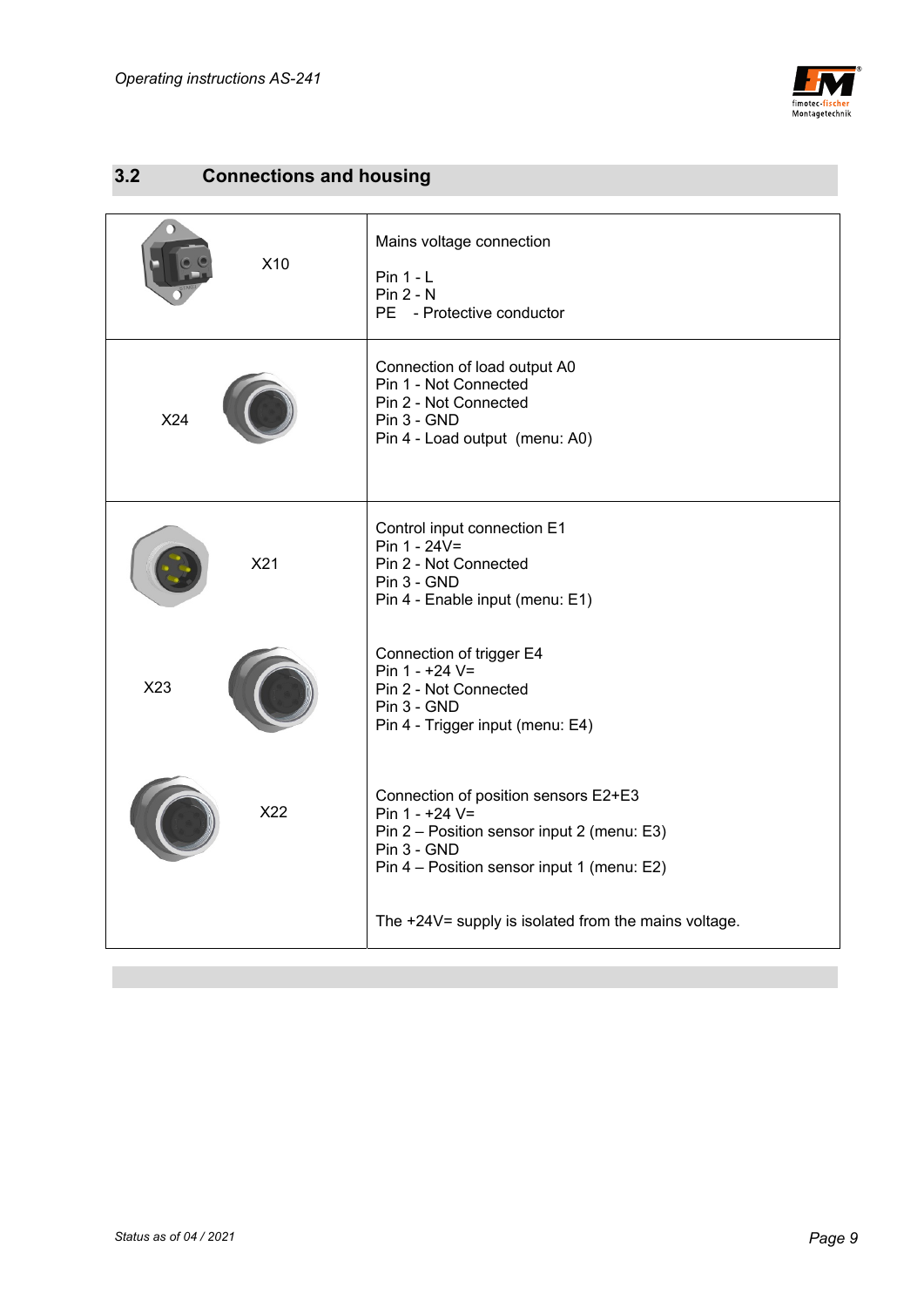

## **4 Commissioning**

#### **Before connecting the device, the mains voltage and frequency must be determined. The data must lie in the range of permissible values for the device.**

- Connect the load and control cable to the device.
- Stick the mains plug of the device in the socket.
- Switch on the device

 $\mathbf{1}$ 

- Parameterize the required values via the keypad.

### **Operating note**

 **Before switching on, check to make sure the plug connections are correct. Switch on the device with the mains switch.**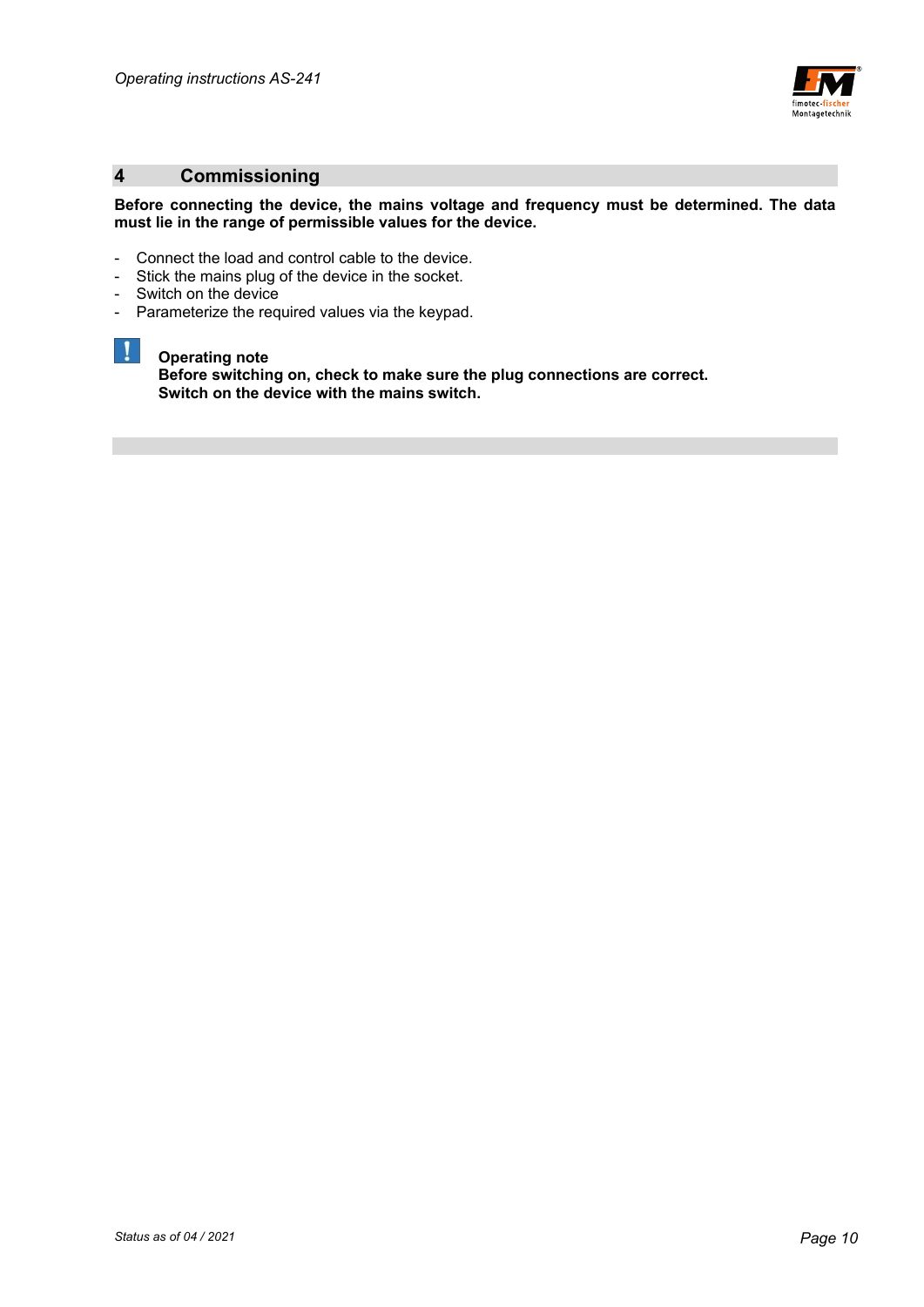

## **4.1 Control panel**

The device is operated/set via 8 keys which are located on a control panel on the cover, together with a 6 x 7 -segment LED display.

All operating mode settings as well as the settable parameters can be made via this control panel.

The device is operated/set via 8 keys which are located on a control panel on the cover, together with a 6 x 7 -segment LED display.

All operating mode settings as well as the settable parameters can be made via this control panel.



 VALUE KEYS 0 and 1 MENU KEYS 2 and 3 PROGRAMMING KEY 4 SAVE KEY 5 LEVEL KEYS 6 and 7

#### **Keypad explanation**

The parameters are set by means of a menu structure and by entering an operator code. In the "Setting instructions", the menu structure and the setting ranges of the parameters, as well as the function programming, will be explained.

By briefly pressing the arrow key 0 (increase/change) or 1 (decrease/change), the value in the selected parameter is increased/reduced or changed by one position (ones, tenths or mode). If the one or other key is kept pressed, it switches to fast mode, and after approx. 1 s to 2x fast mode.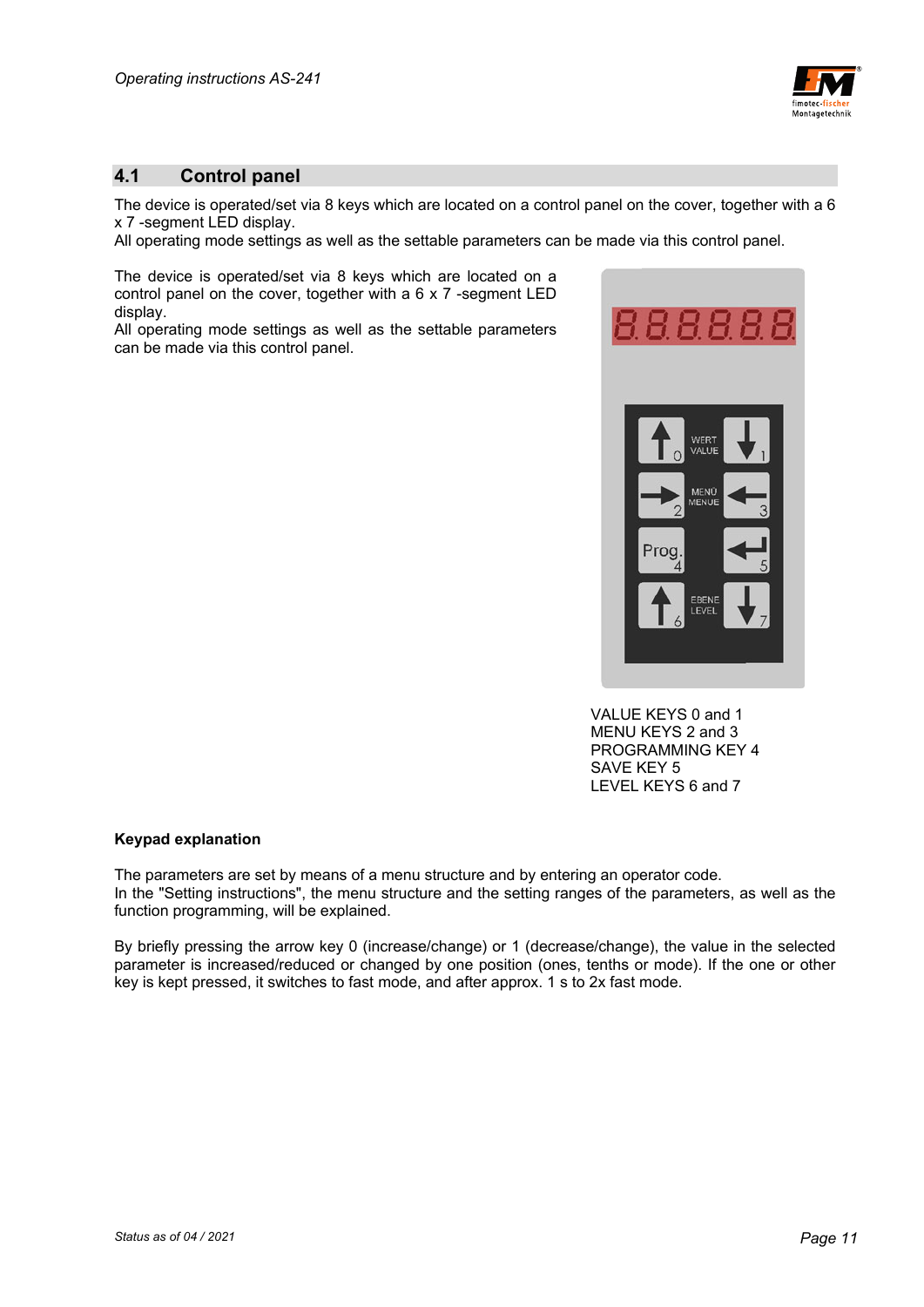

If arrow keys 2 (clockwise rotation) and 3 (counterclockwise rotation) are briefly pressed, it switches from one parameter to the next. If the one or other key is kept pressed, the parameters are rolled through.

By briefly pressing the arrow keys 6 (increase) and 7 (decrease), the level structure is changed from one level to the other. If the one or other key is kept pressed, the levels are rolled through.



The code is accepted without acknowledgement if entered correctly. If the code is correct, programming mode is switched to.

After completing the changes, these must be stored with the 5 key.



 Changes are discarded 12 seconds (timeout) after the last key was pressed if the 5 key is not pressed; the values before the change in programming mode will be restored.

Programming mode is indicated by the dot in the second LED from the left.



#### **Procedure example:**

Select level via 6 and 7 keys. Select parameter via 2 and 3 keys. Press the 4 key to get into programming mode. Input of operator code (only lines appear for each key pressed) Change the parameter value with the 0 and 1 keys. Save the value with the 5 key.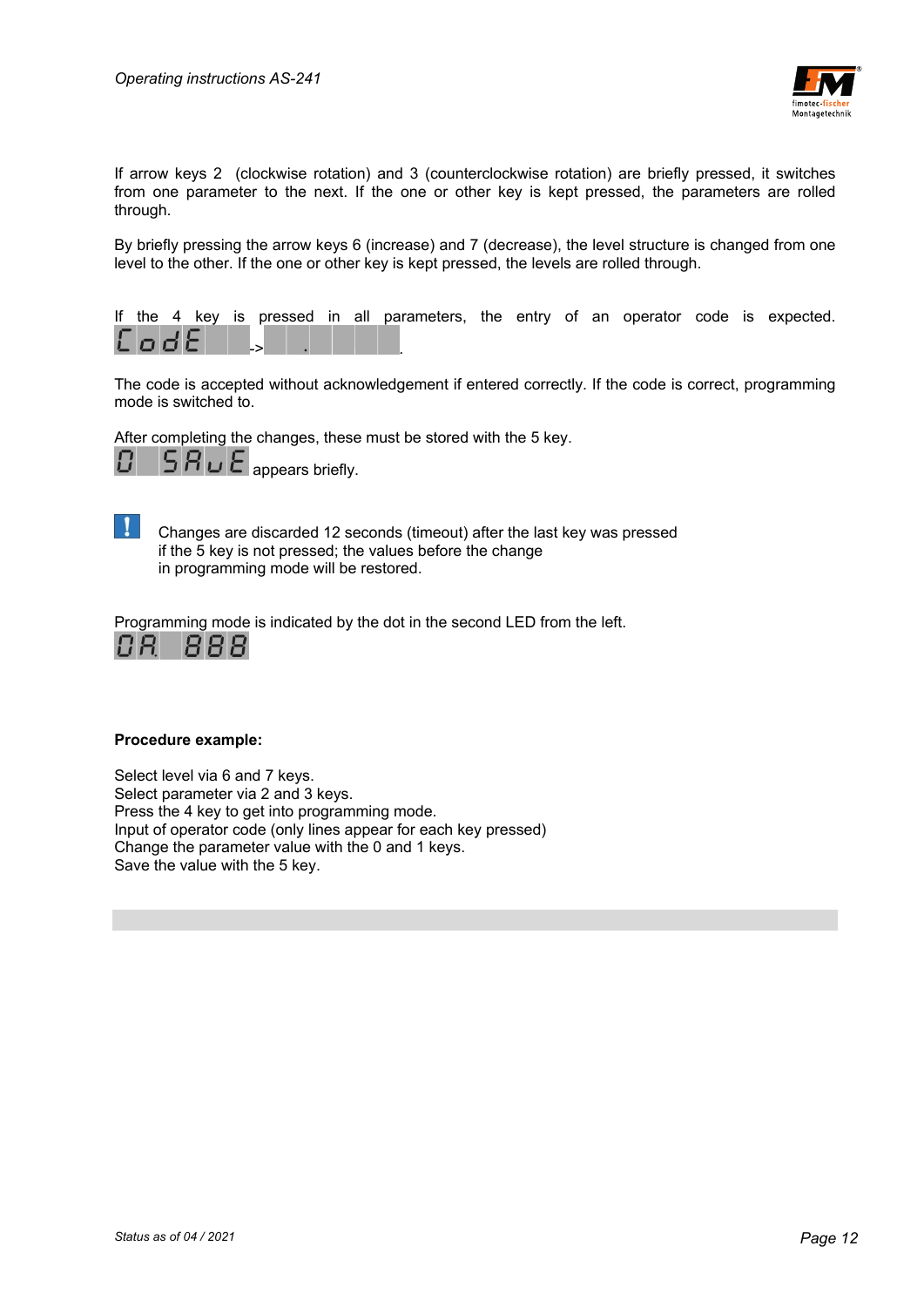

#### **4.2 Menu structure**

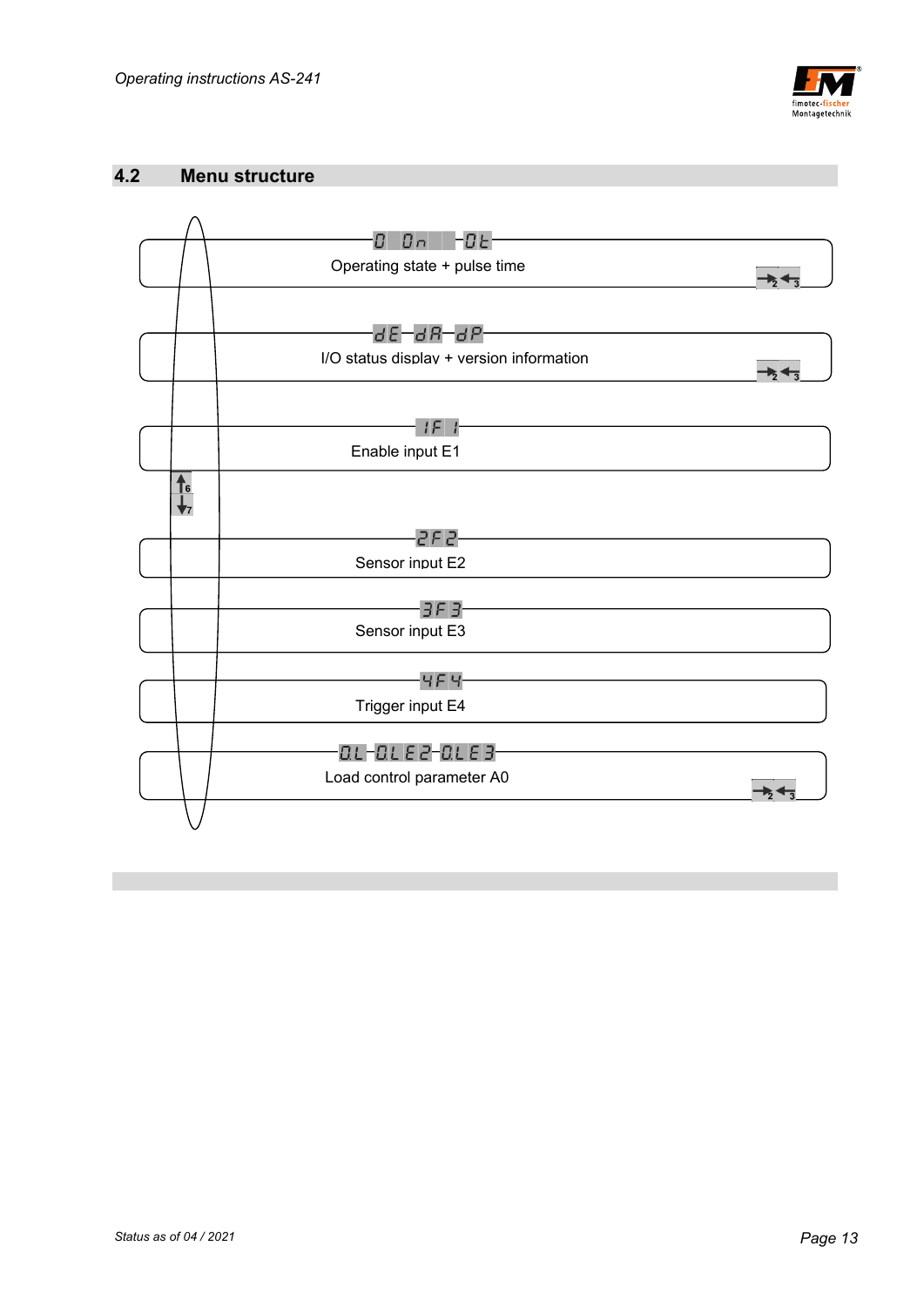

# **4.3 Level 0 – Operating state - Pulse time**

After power ON, the display switches to the root display.



 Output of operating state Information On or OFF

Depending on this, the 2 and 3 keys can be used to roll to every individual parameter on this level. The following parameters are available:





 Pulse time parameter for load output [s] Settable value 0.01 - 9.99 Increment 0.01 s Pulse time cannot be retriggered.

## **4.4 Level d – Information display (display only)**

After power ON, the display switches to the root display. From here, the 6 key can be used to change to level d. The following status displays are available:



 $dEIII$ 

 Status display of inputs E1 – E4. The lower row of lines outputs the logical state, i.e., the state after inversion processing. E.g.: 0V at E2 + F2=S = line segment, bottom row, from the left, pos. 2

 The upper row of lines outputs the physical status, i.e. if voltage is applied at the corresponding input, a line segment is displayed. E.g.: 24VDC at E2 = line segment, upper row from the left, pos. 2





 Status display of output A0. The lower row of lines outputs the physical status, i.e. if there is voltage applied at the output, a line segment is displayed. E.g.: 24VDC at A0 = line segment, lower row from the left, pos. 1

 $\rightarrow$ 



Display of the program version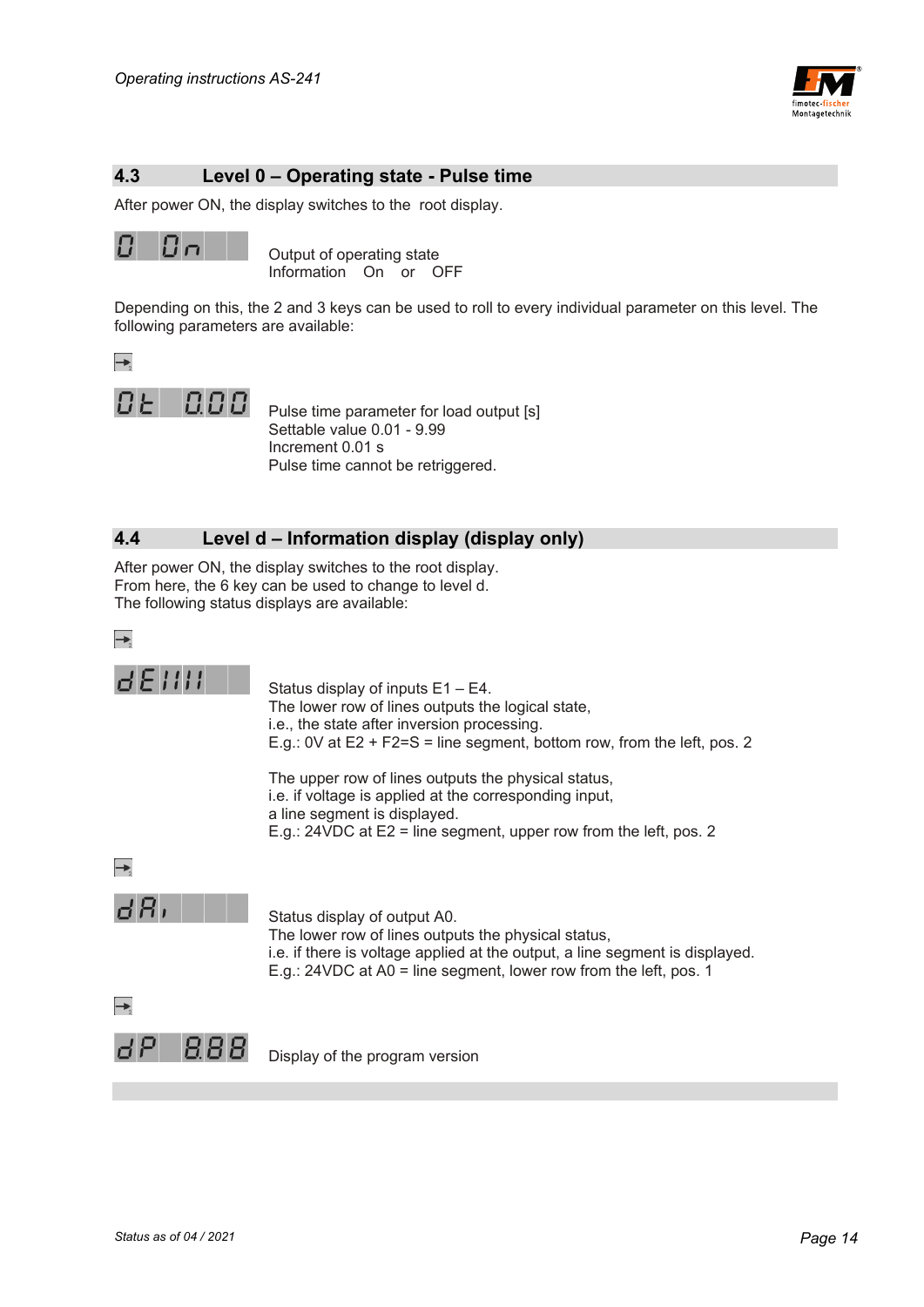

### **4.5 Level 1 – Enable input E1**

After power ON, the display switches to the root display. From here, the 6 key (press 2x) can be used to change to level 1. The following parameters are available:



 A logical 1 causes a reaction. A logical 0 causes no reaction.

9

 Parameter: F1 [function] Code A and B Value can be set to O, S

- O An applied HI signal is not inverted and is further processed as logical 1. An applied LO signal is not inverted and is further processed as logical 0.
- S An applied HI signal is inverted and is further processed as logical 0. An applied LO signal is inverted and is further processed as logical 1.

# **4.6 Level 2 – Position sensor 1 - E2**

After power ON, the display switches to the "Amplitude" root display. From here, the 6 key (press 3x) can be used to change to level 2. The following parameters are available:



 A logical 1 causes a reaction. A logical 0 causes no reaction.



Code A and B Value can be set to O, S

 $\mathbf{B}$  Parameter: F2 [function]

- O An applied HI signal is not inverted and is further processed as logical 1. An applied LO signal is not inverted and is further processed as logical 0.
- S An applied HI signal is inverted and is further processed as logical 0. An applied LO signal is inverted and is further processed as logical 1.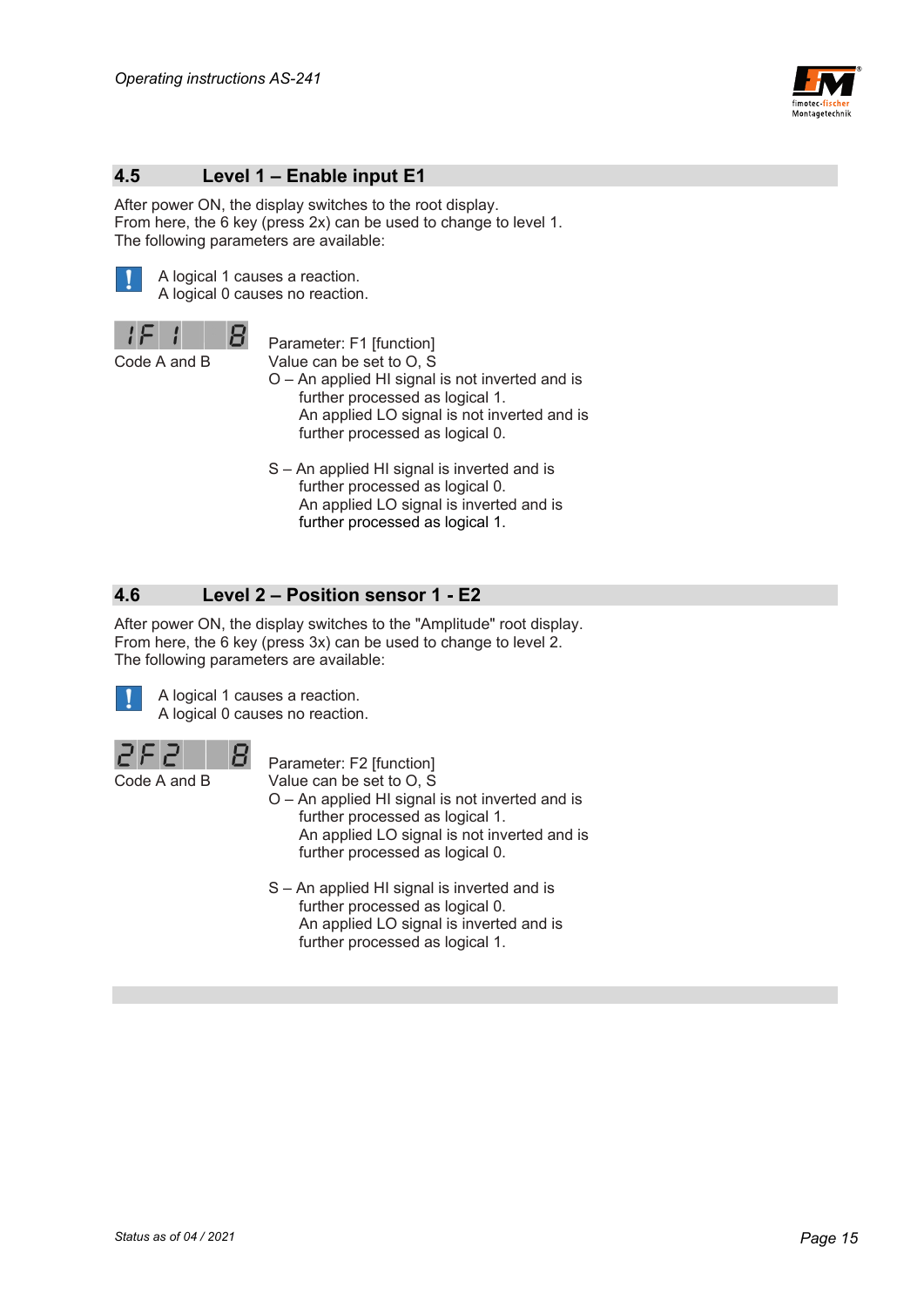

#### **4.7 Level 3 – Position sensor 2 - E2**

After power ON, the display switches to the "Amplitude" root display. From here, the 6 key (press 4x) can be used to change to level 2. The following parameters are available:



 A logical 1 causes a reaction. A logical 0 causes no reaction.

 $B$  Parameter: F3 [function] Code A and B Value can be set to O, S

- O An applied HI signal is not inverted and is further processed as logical 1. An applied LO signal is not inverted and is further processed as logical 0.
- S An applied HI signal is inverted and is further processed as logical 0. An applied LO signal is inverted and is further processed as logical 1.

#### **4.8 Level 4 – Trigger sensor – E4**

After power ON, the display switches to the "Amplitude" root display. From here, the 6 key (press 5x) can be used to change to level 2. The following parameters are available:



 A logical 1 causes a reaction. A logical 0 causes no reaction.



Parameter: F3 [function]

- Code A and B Value can be set to O, S
	- O An applied HI signal is not inverted and is further processed as logical 1. An applied LO signal is not inverted and is further processed as logical 0.
	- S An applied HI signal is inverted and is further processed as logical 0. An applied LO signal is inverted and is further processed as logical 1.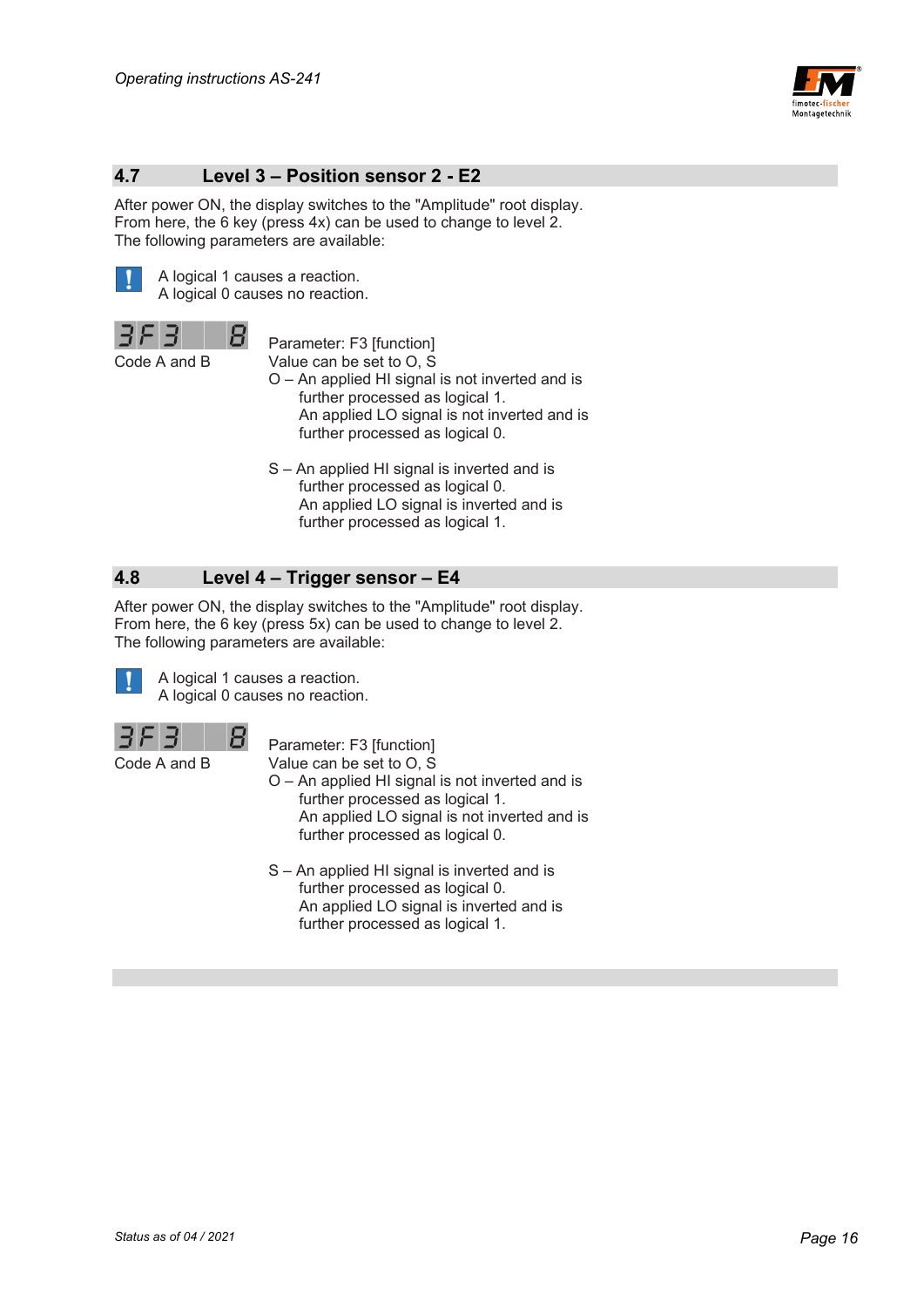

#### **4.9 Level 0 – Logic for vibratory conveyor drive**

After power ON, the display switches to the root display. From here, the 6 key (press 6x) can be used to change to level 0.

On level 0, the control of the load output is set (physically).

The following parameters are available:



 A logical 1 causes a reaction. A logical 0 causes no reaction.





 Parameter: Logic [function] Code A and B Value can be set O, U Result = physical state of the vibratory conveyor before the function F1 O - OR operation of all available and active inputs (value entry 0.LEX=1)

> U - AND operation of all available and active inputs (value entry 0.LEX=1)



 $\rightarrow$ 

Parameter: Input E2 [function]

Code A and B Value can be set to 0 or 1

- 0 Input switched to inactive (not considered in the logic)
- 1 Input switched to active (considered in the logic)



 $B$  Parameter: Input E3 [function]

Code A and B Value can be set to 0 or 1

- 0 Input switched to inactive (not considered in the logic)
- 1 Input switched to active (considered in the logic)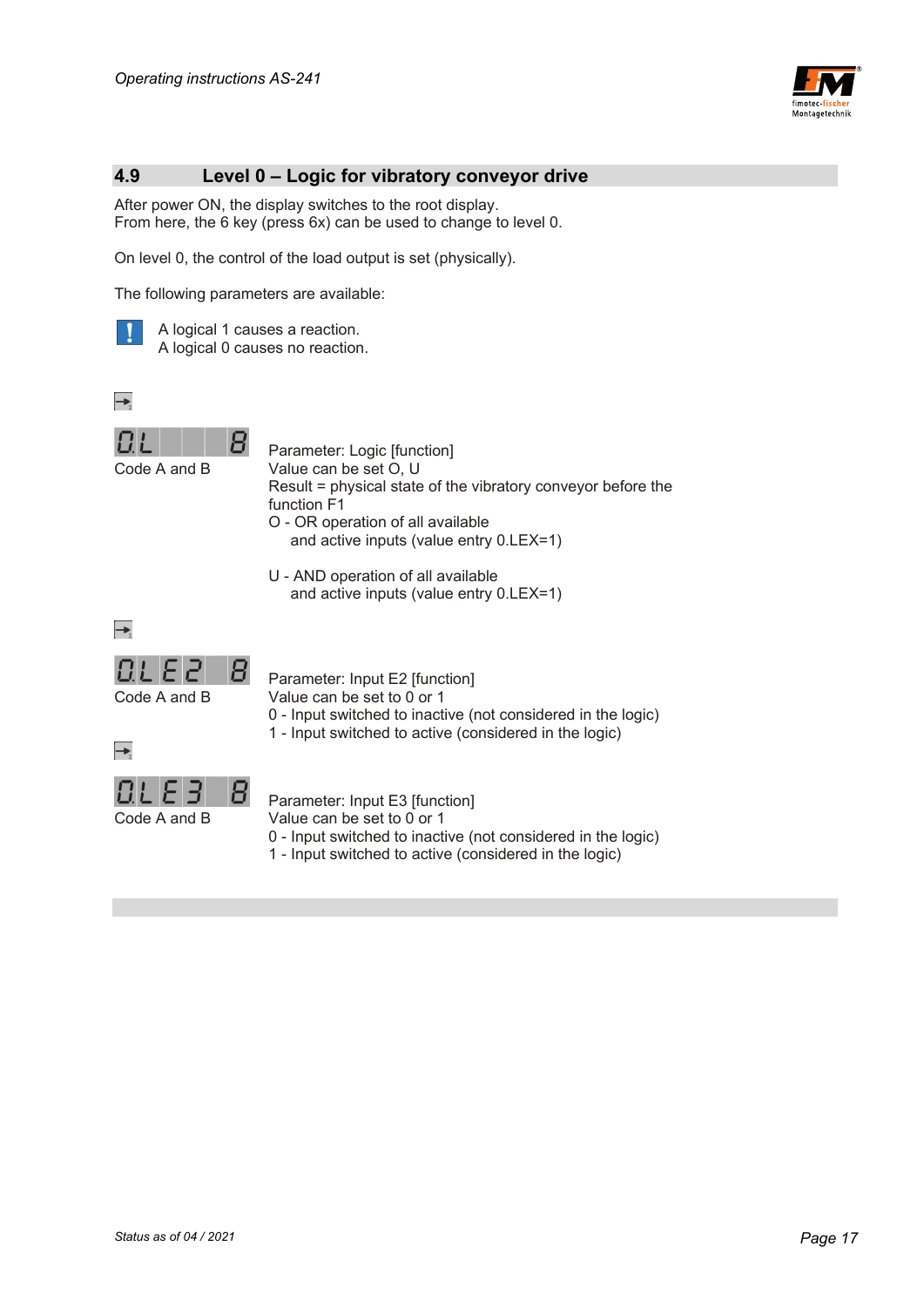

## **4.10 Setting up enable/sensor/trigger input**

Connect the enable/sensor/trigger input directly to the socket on the housing; Use a matching mating connector for this.



Via the control panel, parameterize the menu item F1, F2, F3, F4 on levels  $1 - 4$  with the desired function value by first changing to programming mode (see the control panel and operator code):

Start in "Amplitude" root display

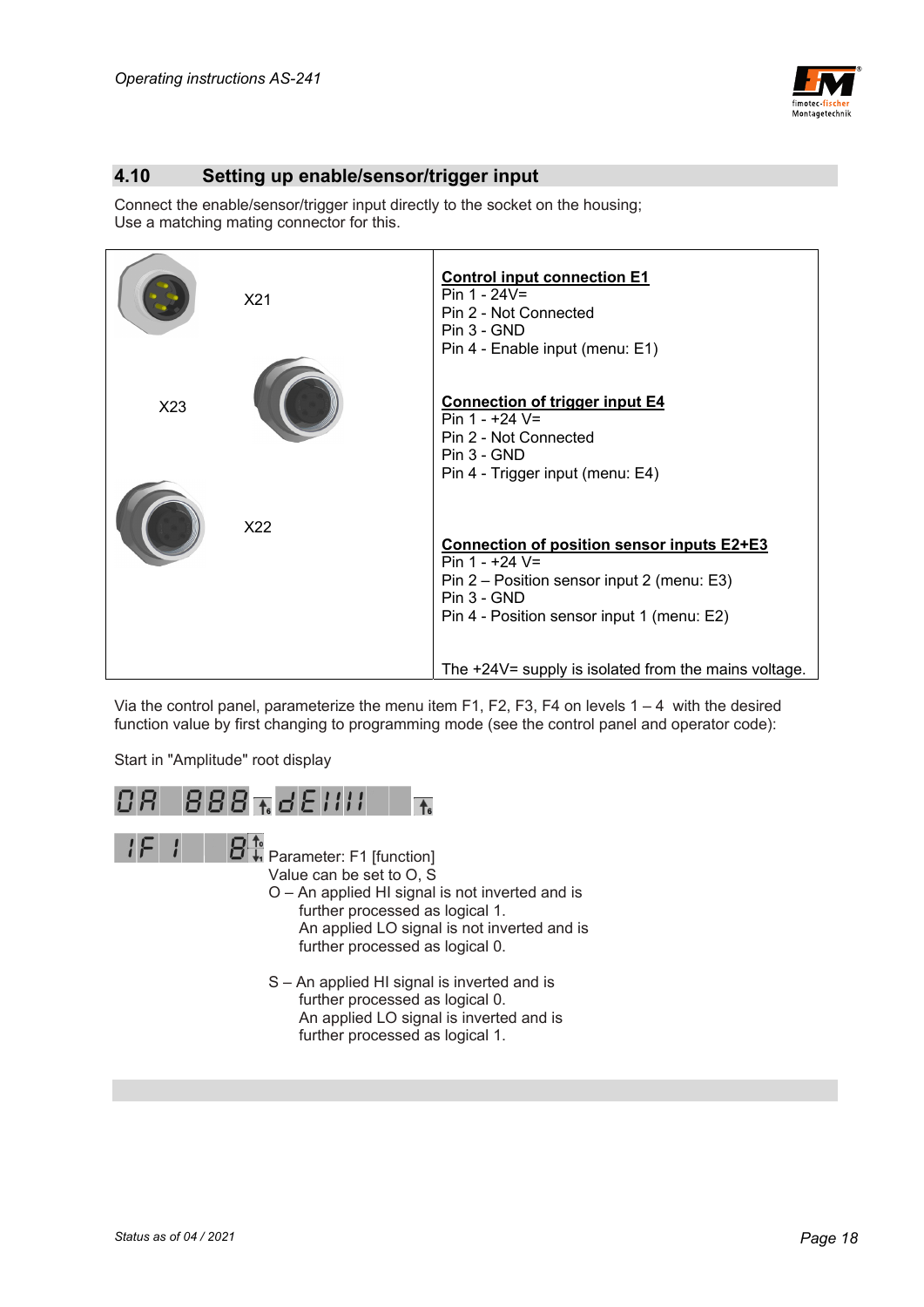

# **5 Technical data**

| Mains connection, wide range | $95 - 250$ V~                                                    |  |
|------------------------------|------------------------------------------------------------------|--|
|                              |                                                                  |  |
| Output voltage               | $24 V =$                                                         |  |
| Mains frequency              | 50Hz / 60 Hz                                                     |  |
| Output current               | 500 mA                                                           |  |
| <b>Protection class</b>      | IP 54 for suspended mounting                                     |  |
|                              | (screw connections point to the floor)                           |  |
| Fuse                         | $6.3$ A F                                                        |  |
| Mains connection, mechanical | 2 m with moulded Schuko angle plug                               |  |
| Mains connection, loop       | STAKEI2 (active independent of power switch)                     |  |
| Connection, load             | M12 socket, 4-pin                                                |  |
| Input E1                     | M12 plug, 4-pin                                                  |  |
|                              | $+24V = / max. 50 mA / PNP$                                      |  |
|                              | Switching level HI: 6 - 24V=-                                    |  |
|                              | Switching level LO: 0 - 4 V=                                     |  |
| Inputs E2+E3+E4              | M12 socket, 4-pin                                                |  |
|                              | $+24V = / max. 50 mA / PNP$                                      |  |
|                              | Switching level HI: 6 - 24V=-                                    |  |
|                              | Switching level LO: 0 - 4 V=                                     |  |
| Housing                      | Aluminium base plate + aluminum extruded section + plastic cover |  |
| <b>Dimensions</b>            | 237 x 100 x 184mm                                                |  |
| Operating temperature        | $040^{\circ}$ C                                                  |  |
| Storage temperature          | $-10+80^{\circ}$ C                                               |  |
| Installation height          | 1000 m, 0.5% nominal current reduction per additional 100 m      |  |
|                              |                                                                  |  |

# **5.1 Setting values via keypad**

| Parameter       |     |                  | Delivery state |
|-----------------|-----|------------------|----------------|
|                 |     |                  |                |
| Pulse time      | 0t  | 0.019.99s        | 1 s            |
|                 |     |                  |                |
| Control level 1 |     |                  |                |
| Invert input    | 1F1 | PNP(O)           | S              |
|                 |     | PNP inverted (S) |                |
|                 |     |                  |                |
| Control level 2 |     |                  |                |
| Invert input    | 2F2 | PNP(O)           | O              |
|                 |     | PNP inverted (S) |                |
|                 |     |                  |                |

| Control level 3                  |                 |                         |                |
|----------------------------------|-----------------|-------------------------|----------------|
| Invert input                     | 3F <sub>3</sub> | PNP(O)                  | S              |
|                                  |                 | PNP inverted (S)        |                |
|                                  |                 |                         |                |
| Control level 4                  |                 |                         |                |
| Invert input                     | 4F4             | PNP(O)                  | S              |
|                                  |                 | PNP inverted (S)        |                |
|                                  |                 |                         |                |
| Logic level 0.                   |                 |                         |                |
| Logic operation                  | 0.L             | $O - OR$                | $\Omega$       |
|                                  |                 | $U - AND$               |                |
| For input which can be activated | 0.LE2           | Inactive (0) / active   |                |
| with logic                       |                 | (1)                     |                |
| For input which can be activated | 0.LE3           | Inactive $(0)$ / active | $\overline{0}$ |
| with logic                       |                 | (1)                     |                |
|                                  |                 |                         |                |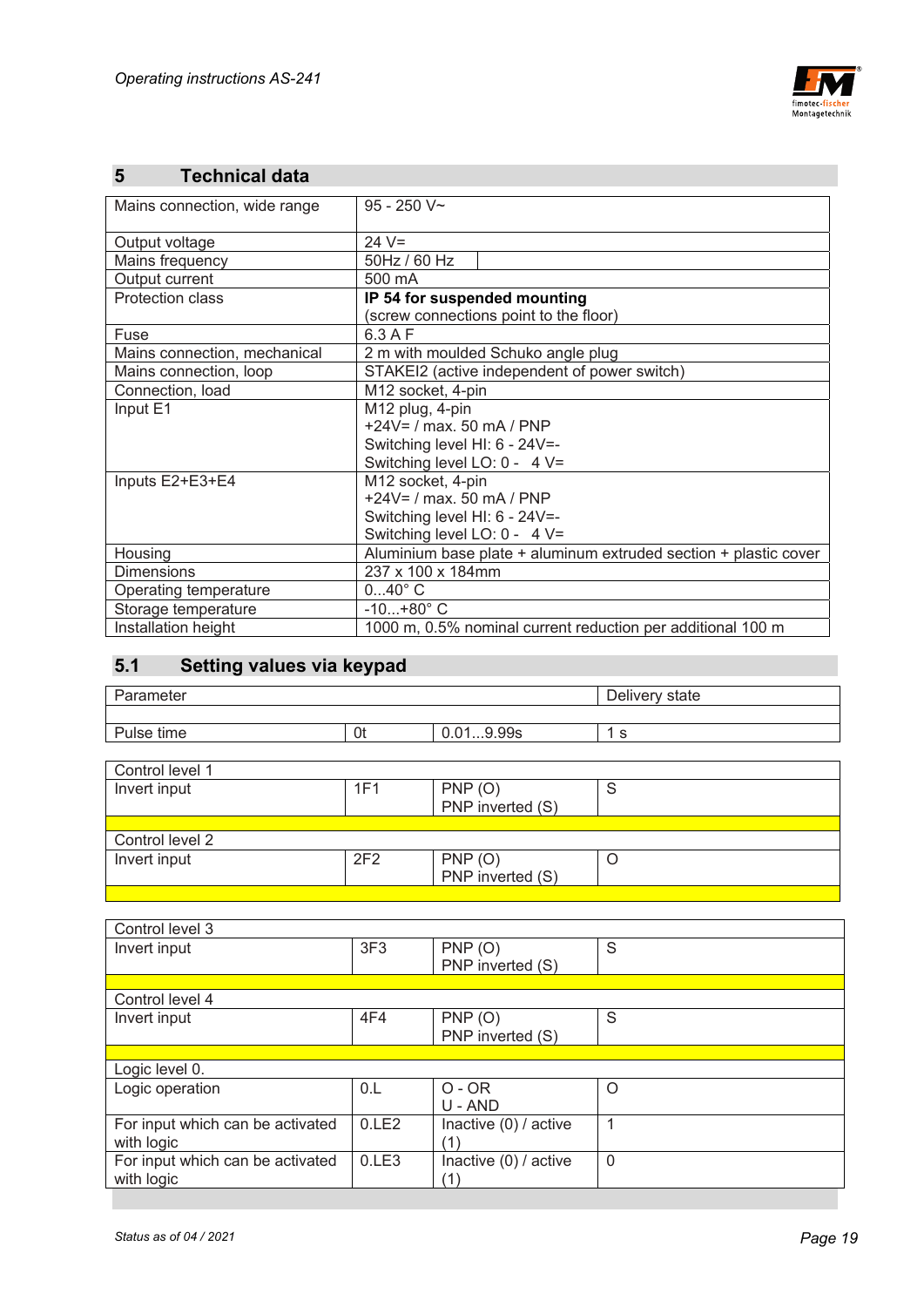

#### **6 Error list**



 **Life-threatening danger due to electric current! Have repairs to the 230 V power network performed only by a qualified professional.** 

| Problem/error                                                                       | <b>Possible cause(s)</b>                             | <b>Remedy</b>                          |  |  |  |
|-------------------------------------------------------------------------------------|------------------------------------------------------|----------------------------------------|--|--|--|
| Device does not work                                                                | Power failure or defective fuse<br>۰                 | Check the fuses.<br>➤                  |  |  |  |
|                                                                                     | The 230V mains socket is                             | $\triangleright$ Have the mains socket |  |  |  |
|                                                                                     | defective.                                           | repaired by qualified, skilled         |  |  |  |
|                                                                                     |                                                      | personnel.                             |  |  |  |
|                                                                                     | The device is defective.<br>$\overline{\phantom{0}}$ | $\triangleright$ Have the device       |  |  |  |
|                                                                                     |                                                      | checked by qualified, skilled          |  |  |  |
|                                                                                     |                                                      | personnel.                             |  |  |  |
|                                                                                     | Control input inverted<br>۰                          | Check whether the<br>≻                 |  |  |  |
|                                                                                     |                                                      | control input is correctly             |  |  |  |
|                                                                                     |                                                      | set.                                   |  |  |  |
| Control input does not                                                              |                                                      | $\triangleright$ Have the voltage      |  |  |  |
| work                                                                                | Control voltage is not in correct<br>٠               | checked by qualified, skilled          |  |  |  |
|                                                                                     | range                                                | personnel.                             |  |  |  |
|                                                                                     |                                                      | Check the settings                     |  |  |  |
|                                                                                     | Control input deactivated                            |                                        |  |  |  |
| Important: Malfunctions might occur in an unfavourable electromagnetic environment. |                                                      |                                        |  |  |  |



 **Caution:** 

 **Danger due to improper interventions. Do not manipulate the device. Otherwise, this can result in function failures and device defects.** 

## **7 Maintenance and cleaning**

The control device works maintenance-free. The safety inspection in acc. with DIN VDE 0701-0702 is to be performed annually.

Pull out the mains plug before cleaning the housing of the device with liquids.

#### **8 Disposal**

The device must not be disposed of in the normal household waste.



Users are obligated to bring old devices to a disposal point for old electrical and electronic devices. The separate collection

and proper disposal of your old devices helps to conserve natural resources and ensures recycling, which protects human health and the environment. Information about where you can find disposal points for your old devices can be obtained from your city administration or local waste disposal facility.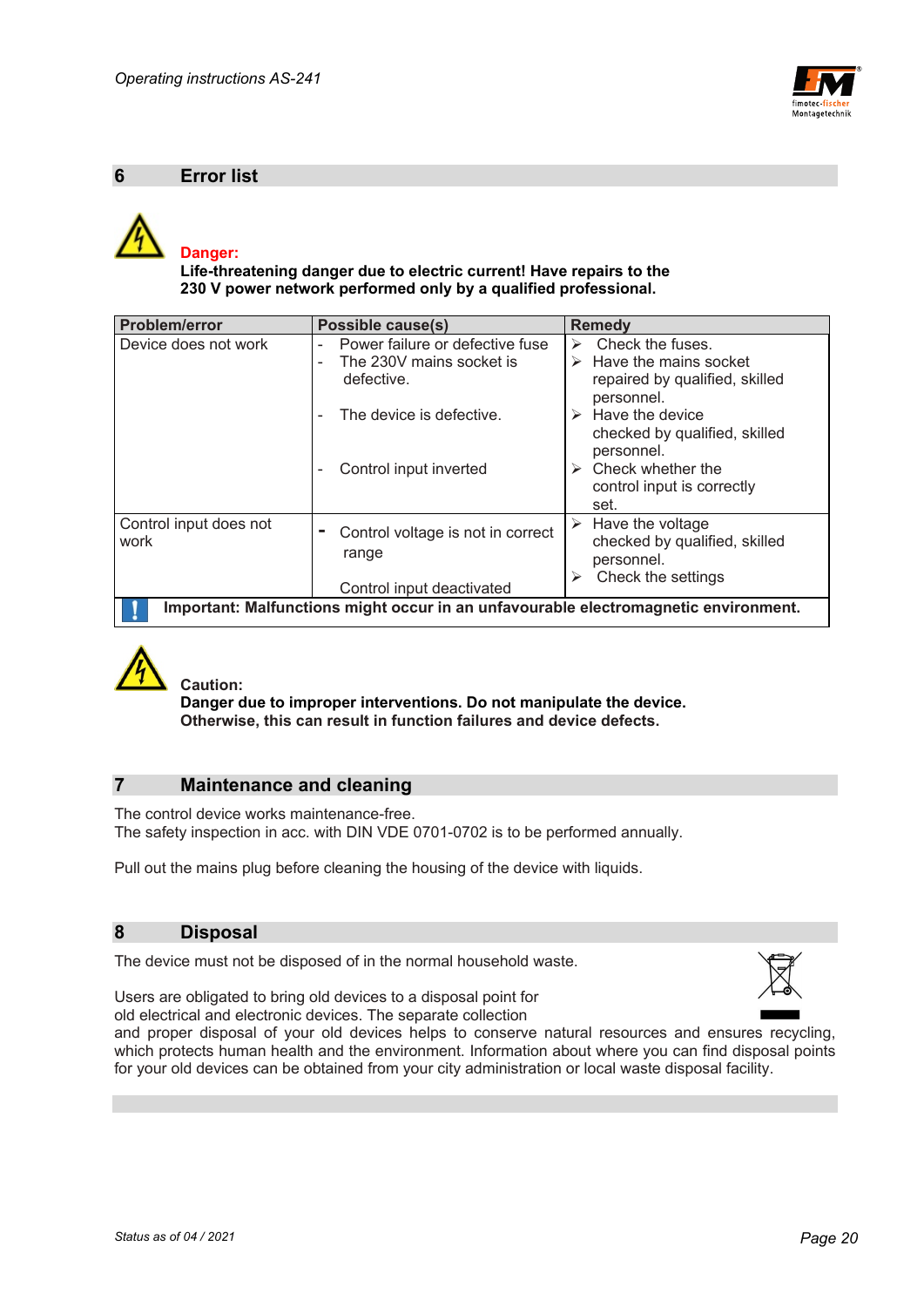

#### **9 CE conformity**

The sorting control AS-241 is marked with the CE marking and therefore meets the relevant European directives.  $\epsilon$ 

The company fimotec-fischer GmbH & Co. KG herewith confirms that this device complies with the following directives:

- Low-voltage directive 2014/35/EU
- EMC directive 2014/30/EU
- Standards EN 61000-6-4 and EN 61000-6-2

The declaration of conformity is archived at the manufacturer.

**10 Service** 

If you have any questions or problems, please contact the supplier directly. Manufacturer: fimotec-fischer GmbH & Co.KG: Tel.: 0049-7424-884-0

# **Note:**

**Please keep the following information ready, since otherwise service cannot be provided:** 

- **Your company with address**
- **Your name and contact data, such as telephone number and e-mail address**
- **Complete designation of the device**
- Serial number (FBxx-xxxx-xx or HW20xxxx)
- **The direct supplier of your device or machine in which the device is integrated.**

## **10.1 Operator codes**

The following codes are available:



It is up to the system supplier to pass on the operator code or to reserve it for his service personnel.

Via the operator code, parameters are enabled, which may only be changed by skilled, trained personnel, since the function is influenced with these settings.